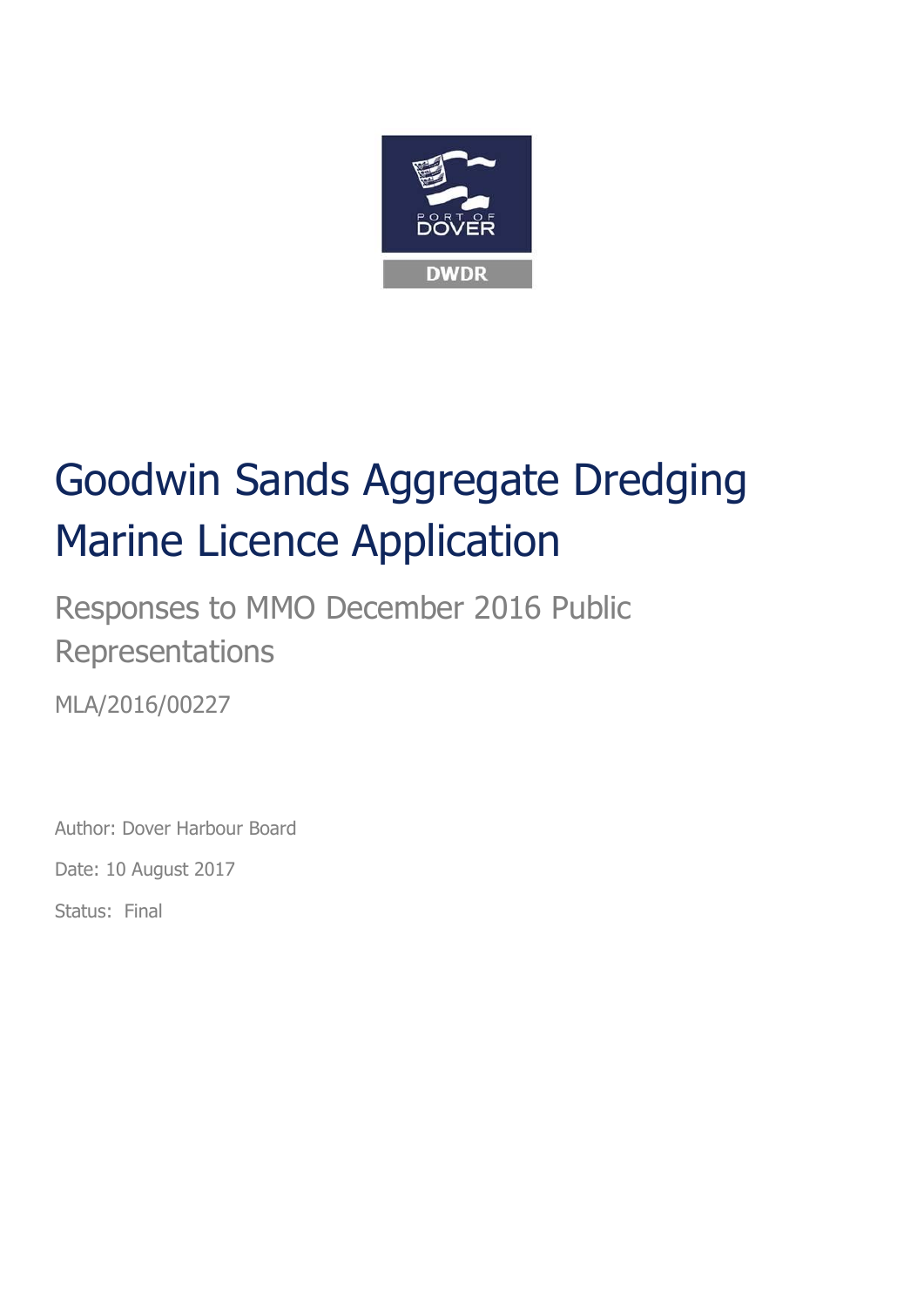

## **Dredging is not in accordance with the Dover Strait Implementation Plan developed through European Straits Initiative and the Network of STRAits (NOSTRA) project.**

The *Dover Strait Implementation Plan* seeks to conserve and enhance the natural environment, to ensure that the area will continue to be valued as a place to live, work and relax. However, the plan explicitly recognises the DWDR project as being beneficial to its aims: "as part of Dover Harbour Board's Dover Western Docks Revival project, there are plans for a major waterfront transformation that will provide a fantastic destination and offering for tourists." The extent of the benefits provided to the Dover waterfront will be partially dependant on the aggregates source used. The planned waterfront enhancements in the DWDR scheme have been designed assuming availability of a particular budget. In the event that material needs to be sourced from further away than Goodwin Sands, higher costs associated with this element of the project would result in less funding being available to deliver the waterfront redevelopment.

The Dover Strait Implementation Plan is not a legally binding document, and makes no explicit mention of dredging or the Goodwin Sands site.

## **The increased CO<sup>2</sup> emissions from obtaining material from other aggregate sites is not relevant given that the Dover Western Docks Development will lead to an increase in shipping and therefore more CO<sup>2</sup> emissions.**

While it is correct to state that increased shipping due to the DWDR project may increase local  $CO<sub>2</sub>$  emissions, large cargo vessels that previously utilised more distant ports will now have the option of stopping at Dover, representing a net CO<sub>2</sub> saving per ship through reduced sea miles travelled. In addition, the Port of Dover is committed to reducing its carbon footprint year on year, and will continue to strive toward decreased carbon emissions in light of increasing cargo trade. Some elements of the DWDR are expected to provide a carbon saving compared to existing, inefficient cargo operations carried out at the Port of Dover. This design consideration is evidenced in the *Dover Development* Plan Terminal 2 Environmental Statement. One measure required to deliver this low-carbon development is use of local aggregates in the construction of the DWDR development. Therefore, an application is being made to extract aggregate from the Goodwin Sands rather than using emissions-intensive aggregate from further afield.

## **Funds have not been allocated for the recovery, restoration and preservation of archaeological remains as required for the UNESCO Convention on the Protection of the Underwater Cultural Heritage 2001 and the Valletta Treaty.**

The UK is not a ratified party to the UNESCO Convention on the Protection of the Underwater Cultural Heritage 2001. Despite not ratifying the convention, the UK has adopted the Annex to the Convention as best practice. However, the 36 rules contained within the Annex are not targeted at development schemes, and only come into force when directing activities toward heritage assets (i.e. carrying out an investigation or excavation). Any exploratory activities would be carried out in concordance with a Written Scheme of Investigation, which is the accepted approach in the UK for agreeing archaeological strategy. A draft Written Scheme of Investigation has been prepared for the proposed Goodwin Sands dredging.

Meanwhile, the Valletta Convention 1992 provides state-level aims for protecting heritage. The Valletta treaty states: the actor, eithe[r public](https://en.wikipedia.org/wiki/Public) or private, who is responsible for the concerning development project, has the obligation to allocate funding of any necessary related archaeological activities, such as rescue excavations (Art. 6, para. ii). This means that public or private development plans should provide funds in the budget for archaeological survey work and full recording and publication of the findings in the same way that provision is made for environmental impact studies (Art. 6, para. ii b). Following the appointment of an archaeological contractor to the project, an Archaeological Protocol will be established, containing detailed guidance on management of the discovery of any remains. Implementation of this protocol will ensure that any finds are dealt with in the appropriate manor.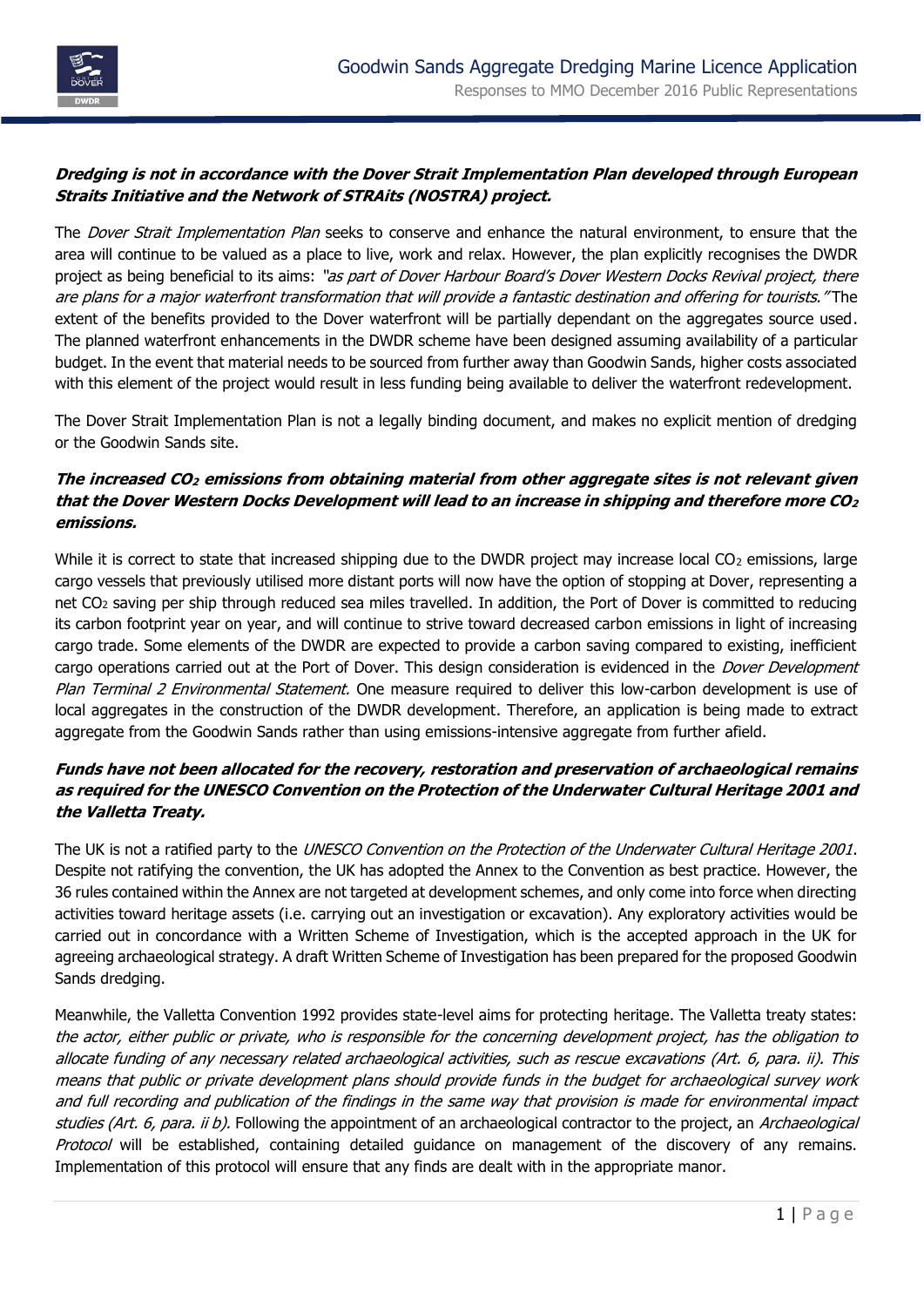

Historic England, the government's statutory advisor on the historic environment, has been active and engaged during discussions on archaeological matters, and are supportive of the protocols put in place.

Additionally, the budgeted risk register for the DWDR project has allocated risk to the unexpected discovery of archaeologically significant material.

#### **The professional engineering specification of the quality of the aggregate required should be provided.**

Due to local historical use of sand sourced from the Goodwin Sands, substantial information is available on the grading and engineering properties of the material. This knowledge has enabled a robustly engineered solution to be reached for the DWDR project, whereby rapid and accurate compaction can be achieved through use of Goodwin Sands material. This compaction speed enables the earliest operational use of the reclaimed area for its proposed purpose of carrying heavy containers and container-handling plant loads. The specification of fill material for the reclamation works within the DWDR Project is included in the below table, and for the reasons stated above is in line with material available from Goodwin Sands.

| Material<br><b>Type</b>                         | General<br><b>Material</b><br><b>Description</b> | <b>Typical Use</b>                                                                                                                                                 | <b>Property</b>                                                                   | <b>Test</b>                                             | <b>Lower Limit</b>                    | <b>Upper Limit</b>                      | <b>Compaction Requirements</b>                                                                                                                                                                                                                                       |
|-------------------------------------------------|--------------------------------------------------|--------------------------------------------------------------------------------------------------------------------------------------------------------------------|-----------------------------------------------------------------------------------|---------------------------------------------------------|---------------------------------------|-----------------------------------------|----------------------------------------------------------------------------------------------------------------------------------------------------------------------------------------------------------------------------------------------------------------------|
| Alternative<br><b>Granular Fill</b><br>Material | Fine to medium<br>sand or gravelly<br>sand       | <b>Bulk fill for</b><br>reclamation<br>areas in<br>Berths A, C,<br>Marina Curve,<br>Marina Curve<br><b>Extension and</b><br>PoWP berth<br>pocket<br>retaining wall | (i) Grading                                                                       | <b>ADSTM D422</b><br><b>BS1377: Part 2</b>              | Less than 5%<br>Passing 0.06<br>mm    | $125$ mm                                | Rapid Impact Compaction at +3.8 mCD<br>and at 500 mm below reclamation levels<br>as given in Table 302/1. See Table A2.<br>Compaction of final 500 mm layer to<br>provide an end product 98% of<br>maximum dry density of BS 1377: Part 4<br>(4.5 kg rammer method). |
|                                                 |                                                  |                                                                                                                                                                    | (ii) Plasticity index<br>(iii) Maximum Dry Density<br>(4.5 kg heavy proctor test) | <b>BS1377: Part 4 or</b><br><b>ASTMD1577</b>            | Non-plastic<br>18.0 kN/m <sup>3</sup> | Non-plastic<br>$\overline{\phantom{a}}$ |                                                                                                                                                                                                                                                                      |
|                                                 |                                                  |                                                                                                                                                                    | (iv) Phi (Peak angle of shearing<br>resistance)                                   | <b>BS1377: Part 7</b><br>clause 4 or Part 8<br>clause 4 | $34^\circ$                            | ٠                                       |                                                                                                                                                                                                                                                                      |

Although it is recognised that material of similar engineering properties sourced from alternative sites could be suitable for use in the DWDR project, it must be observed that existing licenced dredge sites considered as alternatives to the Goodwin Sands have been selected by aggregate producers for their high quality construction aggregates. To utilise aggregate from these existing licenced sites as bulk fill in the DWDR project would represent an inefficient use of construction quality aggregate.

#### **Clarification should be provided as to whether material will be landed at other Kent ports then transported by road to Dover.**

Section 2.5 of the *Goodwin Sands Aggregate Dredging Environmental Statement* explicitly states the following:

"Once the hopper is loaded, the dredger will transit under its own power to the DWDR construction site in the Port's Western Docks where it will moor and discharge the aggregate into the reclamation area. The discharge of the aggregate was described and assessed under the T2 EIA and for the Marine Licence application for the DWDR scheme, and was consented through the Dover Harbour Revision Order 2012 and the Marine Licence for the DWDR scheme (Licence number L/2016/00056/1)."

This statement provides clarification that no material will be landed at other Kent ports and transported to Dover.

#### **The Goodwin Sands are a closed system so the removal of sand from one part will lead to a loss elsewhere.**

It is accepted that the proposed dredging will modify the local morphology of the dredge area, specifically through lowering of the seabed level. However, it should be noted that the maximum volume of sand to be extracted during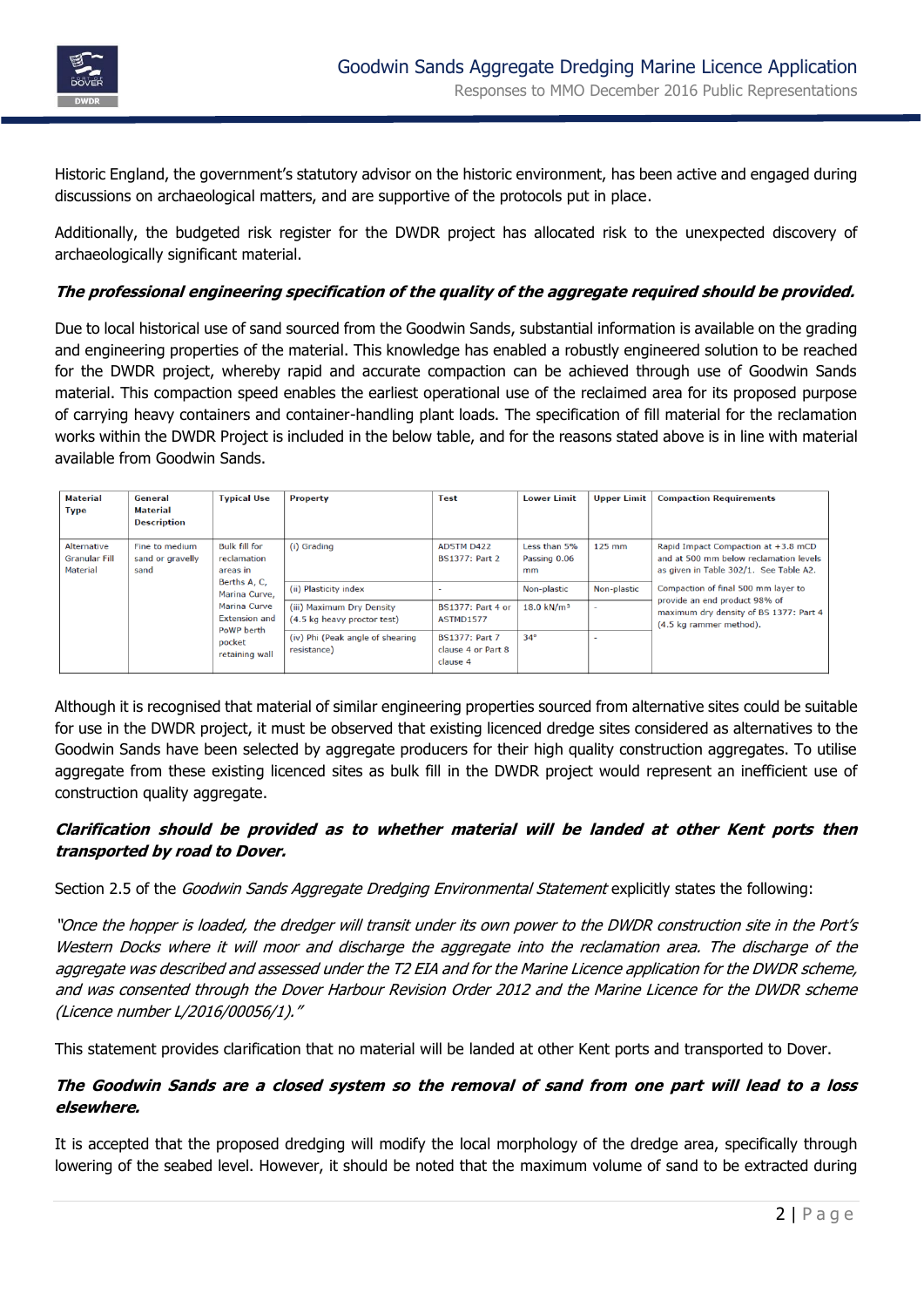

the proposed dredging is less than 0.3% of the total material present within the Goodwin Sands system. Modelling undertaken to inform the Environmental Statement demonstrates the limited magnitude and spatial extent of any effects that the locally deepened seabed level may have on tidal flows and waves, which are the driving forces of sandbank morphology. The ES also identified limited effects on sand transport and patterns of morphological change as a result of the proposed dredging.

Furthermore, a study undertaken by HR Wallingford, "Goodwin Sands: Study of Historical Changes (Technical Note DDM6067/TN01)", demonstrated that the morphology of the South Goodwin Sands changes naturally over time. The results of the HR Wallingford study are further supported by Figure 4 of the Wessex Archaeology Report "Goodwin Sands: Archaeological Review of Geophysical Data (2017)" which examines morphological changes in the proposed dredge area between 2015 and 2017. Even over this relatively short period of time, significant changes in seabed levels and sandbanks were recorded of up to 10m. These results indicate the significant natural morphological changes that occur within the Goodwin Sands over short timescales.

In light of the minor impacts to physical processes of the proposed dredge works, and the very large natural variation in the Goodwin Sands, it can be concluded that any net losses to the system will be insignificant.

## **The works will impact on otters using Ramsgate as breeding and resting grounds.**

The proposed dredge area is approximately 12km south-east of Ramsgate and the vessels moving to and from the dredge area will be doing so to the south of the proposed dredge area. Coastal otters can hunt as far as 100m offshore in water over 10m deep, but most feeding is done close to the shore in water less than 3m deep (CCW, 2009). In addition, the Environment Agency's Fifth Otter Survey of England 2009-2010 showed no positive sightings of otters in the "TR" region which includes the Goodwin Sands and surrounding areas since the year 2000 (including Ramsgate).

It is therefore considered highly unlikely that the otters using Ramsgate as breeding and resting areas will be affected by the proposed dredge.

#### **The in-combination impacts with previous dredging since the 1970s has not been considered.**

The HR Wallingford study "Goodwin Sands: Study of Historical Changes (Technical Note DDM6067/TN01)", analysed the recent changes in the bathymetry of the South Goodwin Sands, taking into account historic datasets from the 1980s. Calculation of sediment volume changes was conducted in order to assess the development of the bank over time. Despite the dredging activity previously carried out in the Goodwin Sands, the analysis determined that although the morphology of the system changed with time, the volume of sediment remained at, or near to, a constant amount. This analysis suggests that in-combination impacts with previous dredging since the 1970s will not occur, due to the regenerative nature of the Goodwin Sands coupled with the long passage of time between dredging operations.

#### **Clarification as to why the dredging of Varne bank was not considered instead of Goodwin Sands.**

Varne Bank is not an established dredge site, unlike Goodwin Sands which has previously been dredged. Additionally, the Varne Bank lies within the Dover Strait, and is therefore an operationally difficult location within which to carry out dredging activity.

#### **No night fisheries data was supplied and other data from 1995 is out of date.**

The scope and design of the ecological surveys conducted for the Goodwin Sands Aggregate Dredging Environmental Statement were agreed in advance with the MMO through the EIA Scoping Report and Terms of Reference for the Benthic and Epibenthic Characterisation. The major concern surrounding night-time fisheries is the use of the Goodwin Sands by sandeel populations. Liaison with the MMO and Natural England took place specifically in relation to sandeel surveys and it was agreed that night-time surveys were not feasible due to safety concerns. This opinion has been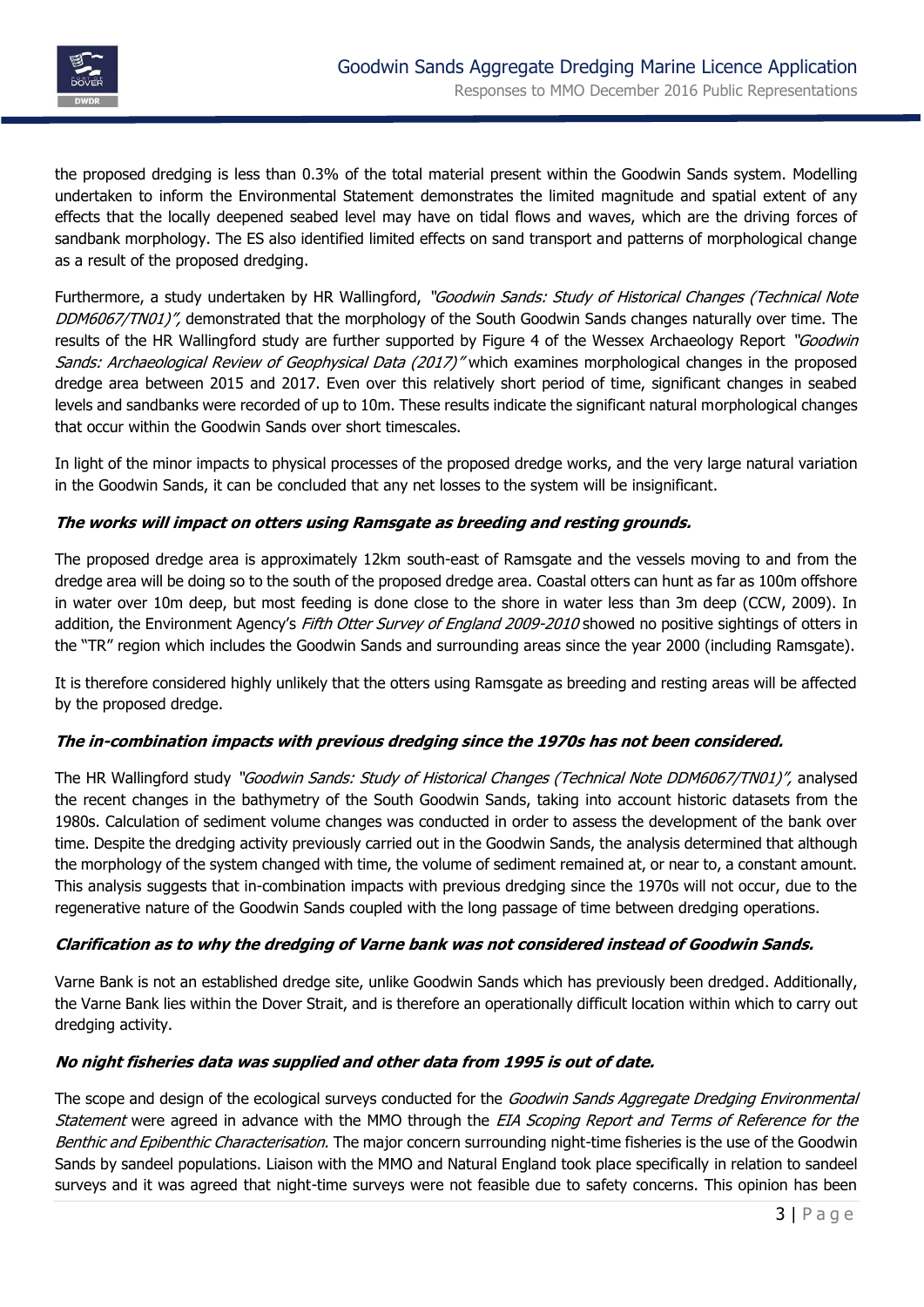

corroborated by Cefas, who responded to the Environmental Statement with the opinion that a night-time survey for sandeel is not feasible, and the habitat-based approach and data collected from epibenthic trawls can be used to provide a sand eel assessment.

We accept that the 1995 data referred to may have limitations. However, the Environmental Impact Assessment has recognised these limitations and consequently applied a medium sensitivity to sandeel populations to account for this. Section 5 of the Further Environmental Information Report submitted to the MMO in September 2016 contains extensive detail on the measures to be employed for avoidance of disturbance of sandeels.

#### **The dredging will interrupt the flow of fish such as herring towards the North Sea.**

Section 9.5 of the Goodwin Sands Aggregate Dredging Environmental Statement addresses impacts to fish species (including herring) from the proposed dredging activities. Research presented within the Environmental Statement demonstrated that only herring are likely to use the area for high intensity nursery grounds. Due to the vast majority of inshore waters having been identified as having high potential for nursery grounds, the scheme is unlikely to adversely affect nursery stocks leading to a notable reduction in stocks in areas such as the North Sea.

Additionally, the magnitude of the suspended sediment concentration changes associated with the proposed scheme will be well within the extreme conditions for the area, and therefore will present only moderate impacts within the 50mg/l sediment footprints, minor within the 20mg/l and 10mg/l footprints, and negligible beyond the area of the footprints. Due to the predicted low receptor sensitivity (for herring only) and the minor and negligible magnitude of suspended sediment increases beyond the vicinity of the dredger, the changes in water quality (which will be temporary) are predicted to result in an impact of negligible significance to fish and fish larvae. Furthermore, during dredger operational periods, fish are not physically constrained and they would therefore be able to evade the source of the noise and return once dredging activity has ceased. Therefore, the impact is considered temporary and of low magnitude. This assessment demonstrates that the impacts to fish species such as herring will be sufficiently low to avoid interrupting the flow of fish towards the North Sea.

#### **It is incorrect to suggest that sandeels are not abundant on Goodwin Sands.**

The statement that the area of the Goodwin Sands is not characterised by high sandeel abundance was based on the results of grab samples collected for faunal analysis. Of 50 collected samples, only 2 returned positive results for sandeel. Despite these low results, sandeel are extensively assessed in Section 9 of the Goodwin Sands Aggregate Dredging Environmental Statement.

Section 9.5.2 of the ES, states that sandeel are likely to be present within the proposed dredge area and will overwinter within the sediment. Sandeel are known for high site fidelity and are likely to spawn from December through February. Only the first of the proposed dredging periods overlap with this spawning period. In accordance with established practice, a minimum 1 m layer of sediment will be left in place to facilitate re-colonisation and recovery of benthic communities (including sandeel). Recovery and recolonisation by sandeel typically occurs quickly, and therefore the sensitivity of the habitat is considered to be low. The habitat within the proposed dredge area is not considered to be prime sandeel habitat, and there are large areas of more suitable sandeel habitat available within the wider region. Additionally, the retention of the capping layer of sediment leads to consideration of any impacts as temporary. Therefore, the magnitude of the impact is considered to be low.

Observations 7.2 and 7.3 by the MMO in correspondence dated 20 December 2016 state that the MMO concurs with the overall assessment for sandeel species as being of medium significance, and that the potential risk to spawning sandeel during the spawning season is reduced to within acceptable limits.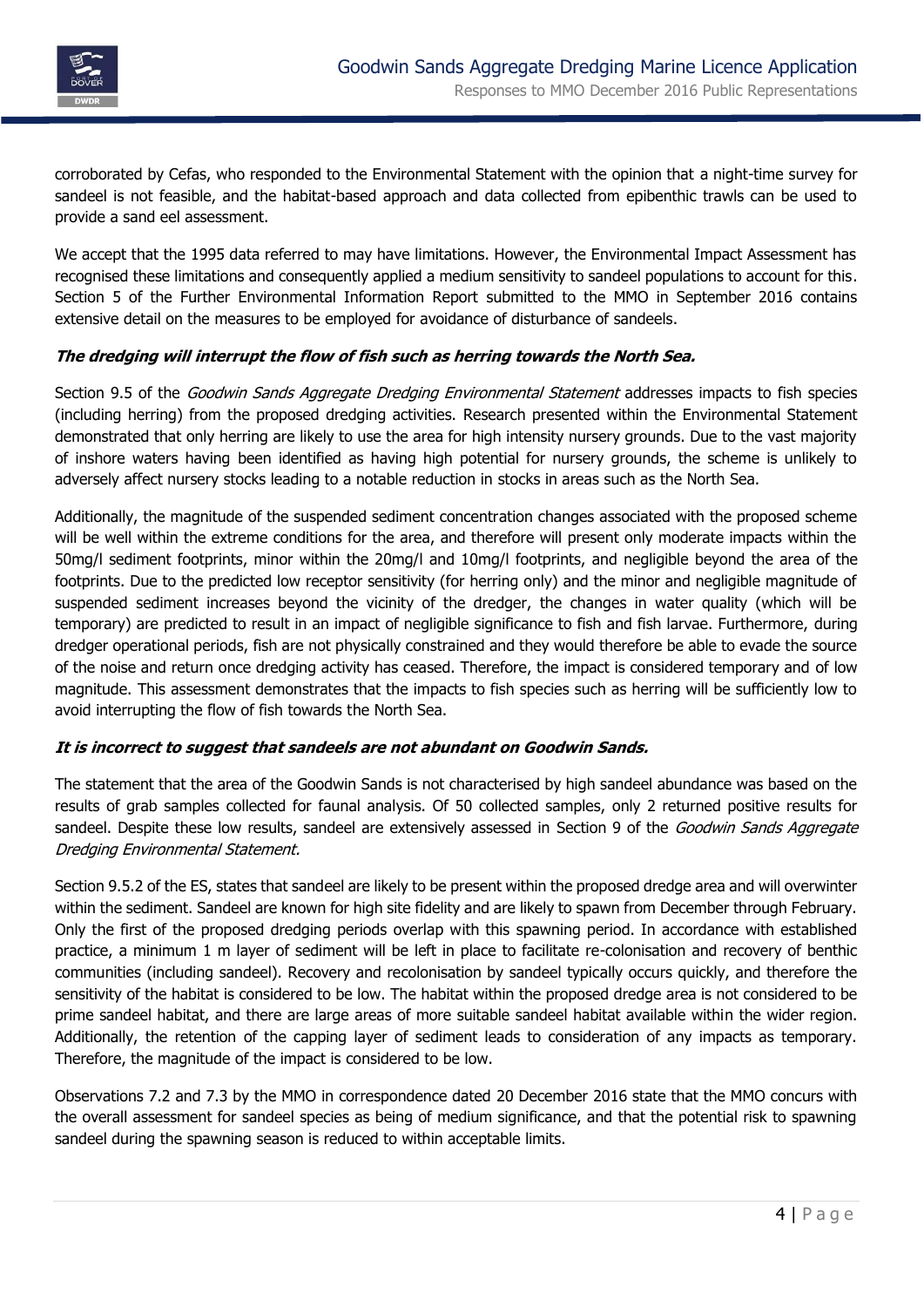

#### **The works will impact on seabirds and migratory birds that frequent the sands.**

Observation 8.1 within the correspondence titled: MMO Response to Goodwin Sands Further Information Request (20/12/16), states the following:

"The proposed dredging is unlikely to significantly impact the foraging of bird species, as there are other areas of suitable habitat within close vicinity, which will support sandeel populations and their prey."

This observation was provided by the MMO and its group of technical advisors, including: Cefas, Natural England, Historic England, the Maritime and Coastguard Agency and Trinity House (among others). This correspondence demonstrates that this competent group of technical advisory bodies are content that the proposed dredging works on the Goodwin Sands will have negligible impacts to the birds that frequent the area.

In addition to the opinion of the MMO and its advisors, Section 11 of the *Goodwin Sands Aggregate Dredging* Environmental Statement further clarifies that impacts (including within-project cumulative impacts) to seabirds will be of negligible significance. Therefore, no mitigation is suggested for ornithology beyond that built into the project design.

#### **The importance of Goodwin Sands as an important foraging area and rest area for both harbour seal and grey seals has not been sufficiently explored.**

Section 10 of the *Goodwin Sands Aggregate Dredging Environmental Statement* assesses the importance of the Goodwin Sands as a foraging and rest area for both harbour seals and grey seals. A range of data sources were utilised in this assessment to gain an understanding of the baseline environment of the Goodwin Sands for seal populations.

The assessment of the potential impacts of any reduction in prey availability for seals was based on the detailed assessment of impacts on fish species in Section 9 of the ES and taking into account the diet and likely prey species in the area. The assessment determined that, despite the high value of the marine mammal receptors, their low sensitivity to a limited reduction in prey availability and the low magnitude of prey loss due to dredging means that the significance of the impact of marine mammals would be minor adverse (not significant).

Detailed modelling was undertaken to assess any potential changes or loss of intertidal areas where seals could haulout. This assessment determined that there would be zero to negligible magnitude of effect on the intertidal areas at Goodwin Sands and, therefore, the overall significance of the potential loss of or change to haul-out sites at Goodwin Sands was assessed to be negligible.

The assessment of the potential disturbance to harbour seals and grey seals on haul-out sites at Goodwin Sands took into account the areas of sand that could be exposed and used as haul-out sites, as well as the currently available information on haul-out site locations (ZSL survey data). The assessment determined any potential impact to be minor adverse (not significant), based on the reaction of seals to vessel and location of the seal haul-out site in relation to the proposed dredge area. This assessment included the potential disturbance on harbour seals during the breeding season and moulting period.

Although the assessed impacts were concluded to be minor adverse or negligible, a precautionary approach to mitigation is proposed in recognition of the marine mammals' high receptor value.

The planned mitigation measures include:

 Dredging vessels avoiding exposed sandbanks and intertidal areas where seals could haul-out sites at Goodwin Sands by maintaining a minimum distance of 1km between the dredgers and the exposed sandbanks.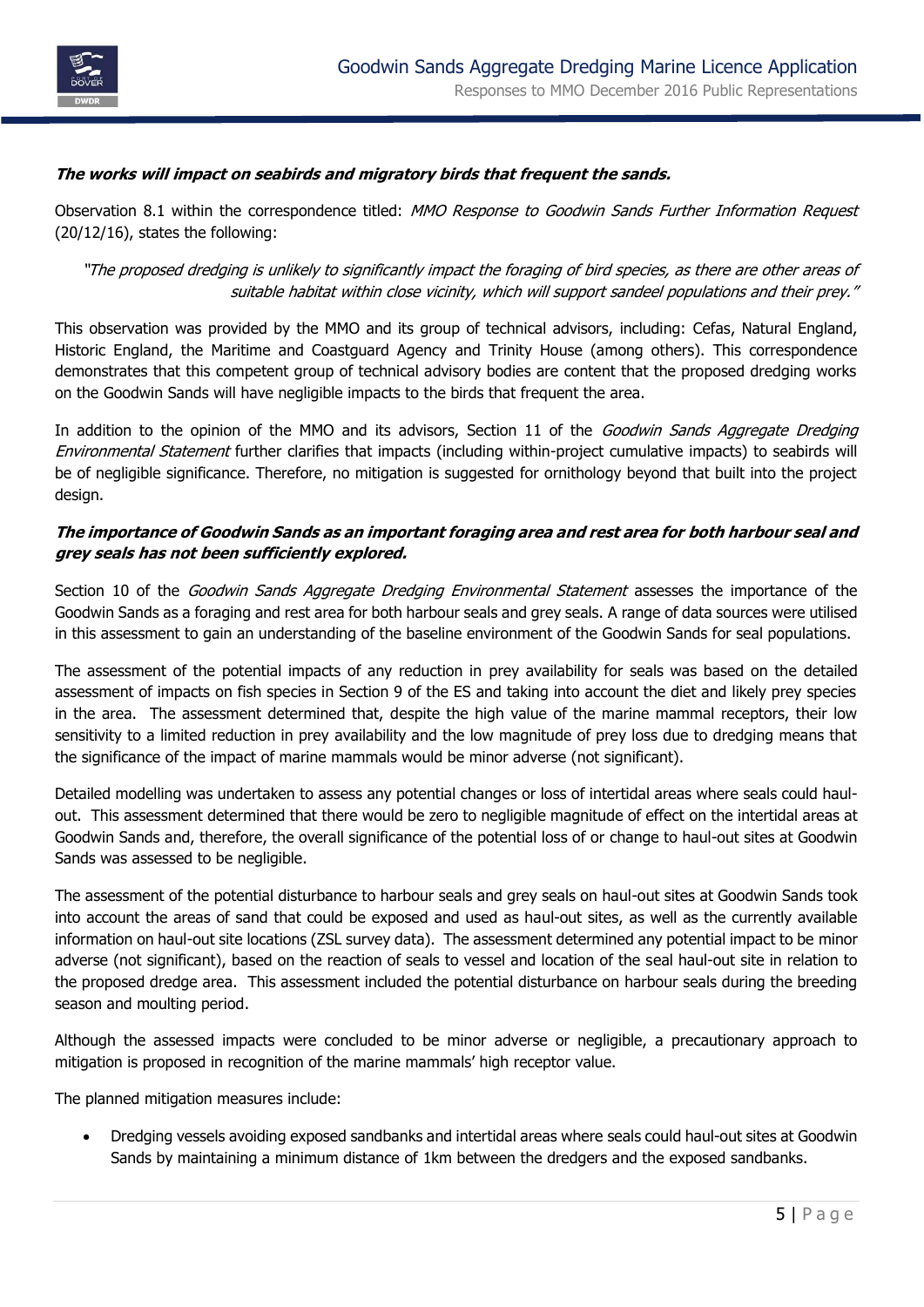

- During sensitive times of the year for the harbour seal breeding season (June to July) and for the harbour seal moult period (August) the dredger(s) would avoid seal haul-out sites at Goodwin Sands by maintaining a minimum distance of 1.5km between the dredger(s) and the exposed sand banks.
- Marine Mammal Observers (as identified in Section 10.6.1 of the ES) would also observe any reaction or disturbance of seals at haul-out sites, including the type of reaction, number of animals and distance from the vessel. These observations will help to determine if the proposed minimum distance between the dredgers and haul-out sites is adequate. The observations would also provide valuable information on the reactions of seals to dredging vessels and dredging activities.

The evidence presented above demonstrates that the importance of the Goodwin Sands as a foraging and resting area for harbour and grey seals has been assessed during EIA, and appropriate mitigation measures have been recommended where necessary. Therefore, any impacts to the foraging and resting habits of seals using the Goodwin Sands are expected to be negligible.

## **The Zoological Society of London's (ZSL) grey seal breeding survey (completed in December 2014) has been misinterpreted in the ES. No transects were completed over the outer estuary sand banks, so it is incorrect to say 'grey seals were not present on coastal sand banks, including Goodwin sands'.**

The Goodwin Sands Aggregate Dredging Environmental Statement acknowledged that "the results of the ZSL surveys indicate that Goodwin Sands is an important haul-out site for grey seals in the region (Barker, 2015; Barker and Obregon, 2015)" and that "grey seals and grey seal pups were not present on coastal sand banks, including Goodwin Sands, during the peak grey seal breeding season (December) in the Greater Thames Estuary (Barker, 2015)." The assessments took into account that grey seals could be present on exposed sand banks at any time of the year, but were not hauled-out during the survey periods.

## **The proposed exclusion zones for known haul out sites do not include the haul out site at Trinity Bay (2 harbour seals were identified on the sand bank during the ZSL aerial survey on 7 August 2013).**

The proposed exclusion zones of 1km include the exposed sand banks and the intertidal areas along the proposed vessel route from the dredge site to Dover Harbour

The only seal haul-out site not included in the exclusion zone is a small intertidal area to the east of the proposed dredge zone (see Figure 7.1 of the Further Environmental Information provided to the MMO dated 23/09/2016). This site is infrequently exposed by the tide (evidenced in Figure 10.10 of the Goodwin Sands Aggregate Dredging Environmental Statement), and is not frequently used by seals as a haul-out site (evidenced in Figures 10.7 and 10.9 of the ES, which demonstrates that seals were only recorded at the site once during four ZSL visits). Due to the small size of this area, in addition to its infrequent exposure, it is unlikely that harbour seals would use this site during breeding or moulting. Therefore, we do not feel that this site needs to be included within the proposed temporary exclusion zone. This has been accepted by the MMO.

## **The seal exclusion zone should be kept relative to the low tide sand exposure at all times to increase the likelihood that seals become habituated to the dredging and related vessel activity.**

The exclusion zones are based on exposed sand banks and exposed intertidal areas at low tide that seals could use as haul-out sites, with the exception of the small infrequently exposed site as outlined in response #16 above, as well as the currently available information on known haul-out site locations (ZSL survey data). The MMO has confirmed that they are satisfied with the proposed exclusion zones for seal haul out sites during sensitive times of the year.

Additionally, DHB has previously confirmed within the Environmental Statement that a pre-dredge bathymetry survey will be undertaken to identify any changes to local bathymetry. Additional exclusion zones will be established around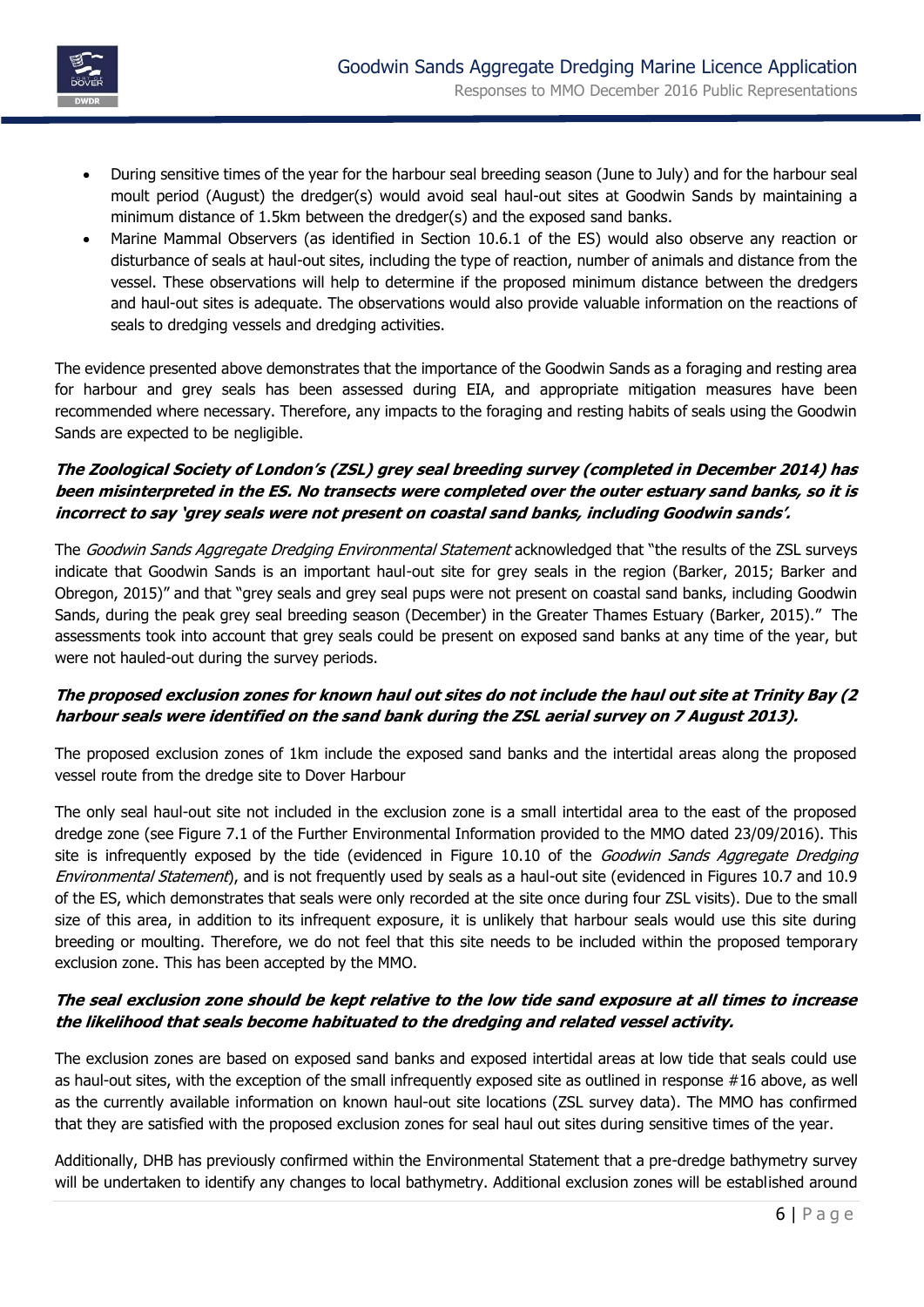

any newly identified intertidal areas within the proposed dredge area. This is necessary for both operational reasons (to prevent the dredger grounding), and ecological reasons (to ensure avoidance of haul out sites).

### **Will seaweed on the east Kent coast be impacted by turbulence caused by dredging?**

Section 6.6.3 of the *Goodwin Sands Aggregate Dredging Environmental Statement* examined the impacts of the proposed dredging activities on wave regimes in the vicinity of the Goodwin Sands. The Environmental Statement found the following:

The results show that the predicted maximum change in wave height is between 0.02m and 0.1m for both scenarios for all water levels along with waves approaching from 30°, 90° and 120°. The maximum excursion of this change is 3.5km (Scenario 2, 30° waves, MLWS), but in most cases is less than 2.2km. In no instances does the change in wave height exceed 0.1m. Also, the change in wave heights is always greater than 4.5km from the coastline beyond which (e.g. closer to and at the coast) there is no change (HR Wallingford, 2015e).

Section 6.6.4 of the Environmental Statement examined impacts on the tidal regime of the area:

The predicted magnitudes of change in tidal current velocities are so small that they are unlikely to affect the form of recent (i.e. Holocene) sediments over and above the natural tidal processes and are considered negligible. Typically, sand waves and megaripples form on the sea bed beneath tidal currents with velocities of around 0.5- 0.8ms<sup>1</sup>. The predicted changes in tidal current velocities caused by the proposed dredge are unlikely to effect the continued formation and maintenance of these bedforms. Also, the change in tidal current velocities is always greater than 5km from the coastline beyond which (i.e. closer to the coast) there is no change (HR Wallingford, 2015e).

Furthermore, Section 6.5.9 of the Environmental Statement considered the possibility of increased turbulence as a result of the proposed dredging activity, and concluded that:

"The potential concentration of suspended sediment that is released into the water column during the dredging process could potentially double the baseline conditions but is distributed locally (i.e. generally within the confines of the Goodwin Sands) and within the concentrations generated by natural events. The increase is therefore considered to be negligible."

These results demonstrate that no changes to the wave or tidal regime will be experienced within 4.5km and 5km of the east Kent coast respectively, and turbulence will fall within the limits of natural events. Therefore, macroscopic algae populations on the east Kent coast are not anticipated to be affected by the proposed dredging activity.

## **There is a conflict of interest with the Head of Minerals and Infrastructure at The Crown Estate also being a trustee of Wessex Archaeology.**

Under company law, directors have a legal duty to avoid conflicts of interest and, as a company limited by guarantee, this applies to the trustees of Wessex Archaeology who are listed as officers at Companies House.

Under the Crown Estate's code of business ethics employees must avoid conflicts of interest between their private activities and their responsibilities in the conduct of Crown Estate business and potential conflicts must be declared and resolved.

This is a governance issue to be managed by the relevant individual and his respective organisation and is not relevant to the determination of this application.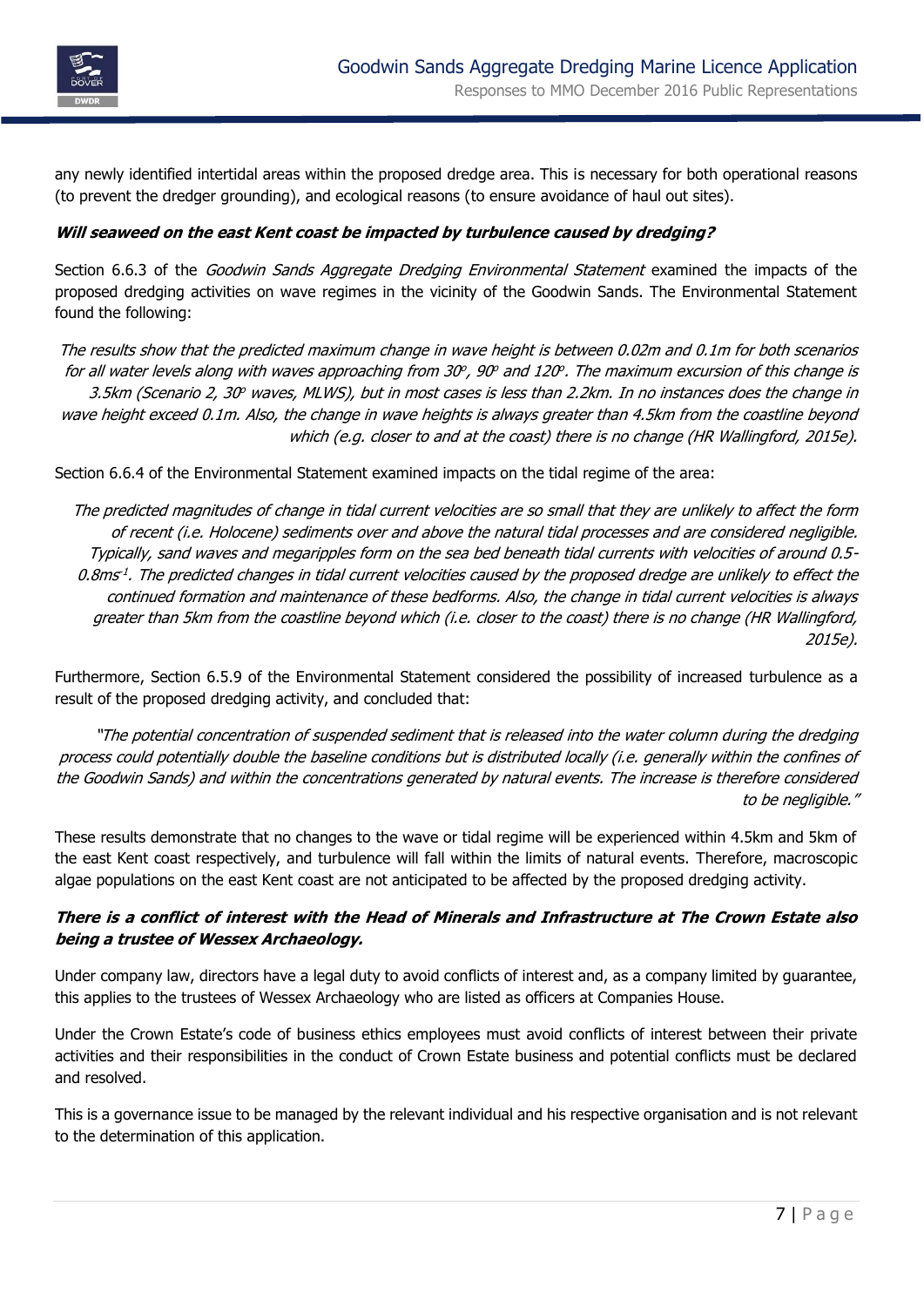

#### **The depth of the geophysical survey should be confirmed.**

The report, Archaeological Review of Geophysical Data (Wessex Archaeology), attached as Appendix 14.2 to the Goodwin Sands Aggregate Dredging Environmental Statement, provides the specification of all equipment utilised during the geophysical survey. The specification for the sub-bottom profiler is as follows:

The SBP data were acquired using a Knudsen Chirp 3260 system on a Neptune Transducer (pole mounted) array, and a C-Products C-Boom low-voltage Boomer with CPhone 8-element hydrophone. The data were digitally recorded using Knudsen's Sounder Suite (Chirp) and C-Product's C-View SDMP software, and provided to WA as navigation corrected .sgy files. Only the boomer data were used for the archaeological assessment, as the boomer data provided greater penetration into the sediments than the chirp data.

The depth range of sub-bottom profilers varies between equipment and according to environmental conditions such as the nature of the strata and water conditions. Consequently, it is difficult to give an accurate indication of the depth of the geophysical survey. It should also be noted that the palaeochannel, which is the most significant geophysical structure within the proposed dredge area, is cut into the chalk seabed, over which a minimum capping layer of sediment will be retained, and therefore will not be impacted by the proposed dredging activity.

In June 2017, further exploratory surveys of the Goodwin Sands were undertaken, including magnetometer, subbottom profiler, sidescan sonar and multibeam surveys. The specifications of these surveys were of increased resolution compared to the previous survey, allowing better identification of any buried anomalies to be avoided during dredging works. Possible archaeological anomalies within the dredge footprint will be subject to appropriate exclusion zones during dredging.

## **Anomalies may exist in the eastern half on the licence area but were not detected by the geophysical survey as they are buried.**

Section 14.5.2 of the *Goodwin Sands Aggregate Dredging Environmental Statement* sets out mitigation measures to avoid direct impacts with known heritage assets. Section 14.6.1 provides a list of mitigation measures to reduce the significant adverse impacts to unidentifiable heritage assets, including:

- Archaeological assessment of pre-dredge and post-dredge geophysical survey;
- On board archaeological monitoring during dredging;
- Archaeological monitoring during discharge of dredged material at the DWDR reclamation site;
- Implementation of an archaeological protocol for reporting discoveries of archaeological interest; and
- Additional mitigation in the event that anomalies of possible archaeological interest cannot be avoided.

The methodology for these mitigation measures has been set out in a draft archaeological Written Scheme of Investigation (WSI) to be agreed by DHB with Historic England and the MMO prior to the commencement of dredging. These measures will reduce the residual impacts of the proposed dredging works to "minor significant adverse".

Additionally, at the request of Historic England, DHB has carried out extensive additional survey work on the proposed dredge area. The suite of work completed includes magnetometer, sub-bottom profiler, multibeam and sidescan sonar surveys. These further surveys have facilitated identification and avoidance of anomalous features of possible heritage interest. Furthermore, the dredge depths will not exceed the depths reached by the sub-bottom profiler and magnetometer data which provides a high level of confidence that the risk of encountering buried heritage assets during dredging is low.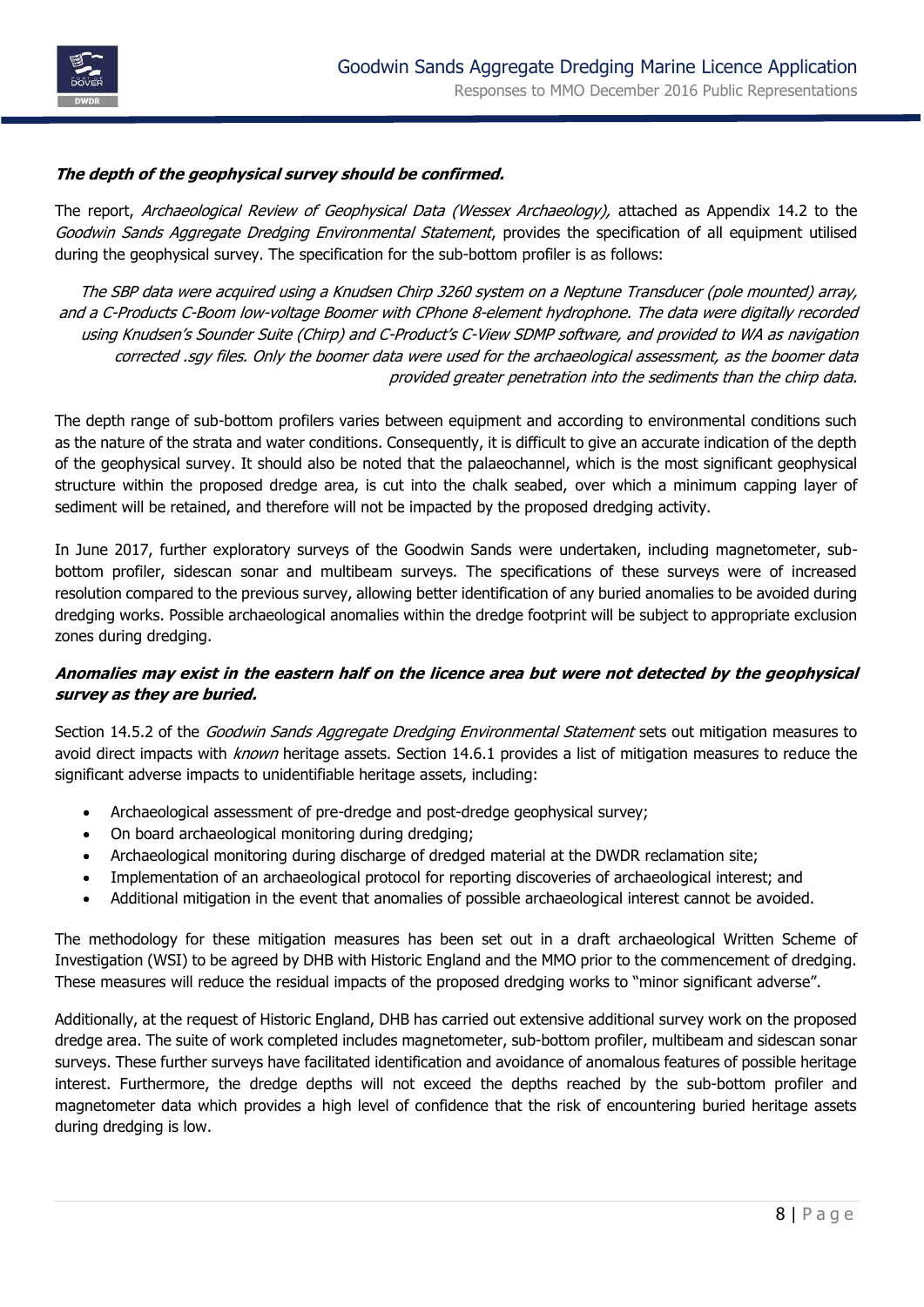

## **Even with the buffer zone, the impact and vibration caused by nearby dredging could disturb or damage the wreck of the Admiral Gardner.**

Section 14.4.2 of the Goodwin Sands Aggregate Dredging Environmental Statement discusses the wreck of the Admiral Gardner, and clarifies that proposed dredging works will meet the requirements for a 300m exclusion zone, in line with its protected status under the Protection of Wrecks Act 1973. This wreck lies outside the proposed area of dredging activity, and so impacts to the wreck are not anticipated. Furthermore, ongoing monitoring of the wreck by Historic England's archaeological contractors has shown that the wreck is currently buried under several metres of sand thereby offering additional protection to the surviving wreck structure. Historic England, the government's advisors on protected wreck sites, have been fully consulted at all stages of the planning of archaeological matters and are supportive of the arrangements made.

One of the key considerations in selecting the proposed dredge area was to mitigate impacts on historic wrecks & particularly on the Admiral Gardner. The previously licensed Area 342 at the Southern Goodwins enclosed the position of the Admiral Gardner, and so it was decided to apply for a completely new area to the west of Area 342. The new dredging area applied for is at least 450m to the west of the location of the Admiral Gardner at its closest point. The use of a Trailer Suction Hopper Dredge for the vacuuming of material from the seabed is a low-impact, low vibration method, and it will not have any impact on the Admiral Gardner or other wrecks that are further away from the dredging area.

#### **Is there a risk of the dredging disturbing historic contaminated sediments?**

Section 7 of the Goodwin Sands Aggregate Dredging Environmental Statement assessed the risk of increased contamination in the water column from disturbance to contaminated sediment. The offshore location of the proposed dredge area is such that very few sources of contamination are located nearby, unlike in coastal areas where the number of potential sources of contamination are greater. The most common offshore activities which can affect sediment quality are usually associated with offshore disposal of dredged material (both present and historical) and activities associated with oil and gas exploration. However, the potential for these activities to affect sediment quality directly at Goodwin Sands is very low, given the distance from these activities to the proposed dredge area. Additionally, the low silt component within the sediments within the proposed dredge area further reduces the risk of disturbing significant levels of contamination.

The results of the trace metal and organotin analysis are presented in Table 7.4 of the Environmental Statement. Results for the PAH analysis are not presented within this table, as the majority of samples were found to be lower than the limit of detection. The exceptions were Stations 37, 46 and 47 where levels of various PAHs were recorded but none were above the guideline Cefas Action Level 1 (see Appendix 8.1 of the ES for the PAH data). Note that these stations are located outside of the proposed dredge area. The only parameter exceeding Cefas Action Level 1 is arsenic. All other parameters recorded results either below Action Level 1 or below the limit of detection. The levels of arsenic are, however, only marginally over the Action level 1 and therefore would not be considered to be highly contaminated. Additionally, it is worth noting that the arsenic concentrations in the proposed dredge area, with the exception of Station 1, do not exceed Cefas Action Level 1.

The sensitivity of the receiving water is low because of the dilution effect it will have on the suspended sediment and mobilised contaminants that will be dispersed during dredging. Since the receiving water is deemed to be of low sensitivity and value, and the magnitude of contaminant increase is predicted to be negligible, an overall impact of negligible significance is predicted. The probability of a significant adverse impact occurring is unlikely given that the baseline survey information confirms very little contamination is present in the proposed dredge area. Therefore, no mitigation measures are deemed necessary for this issue.